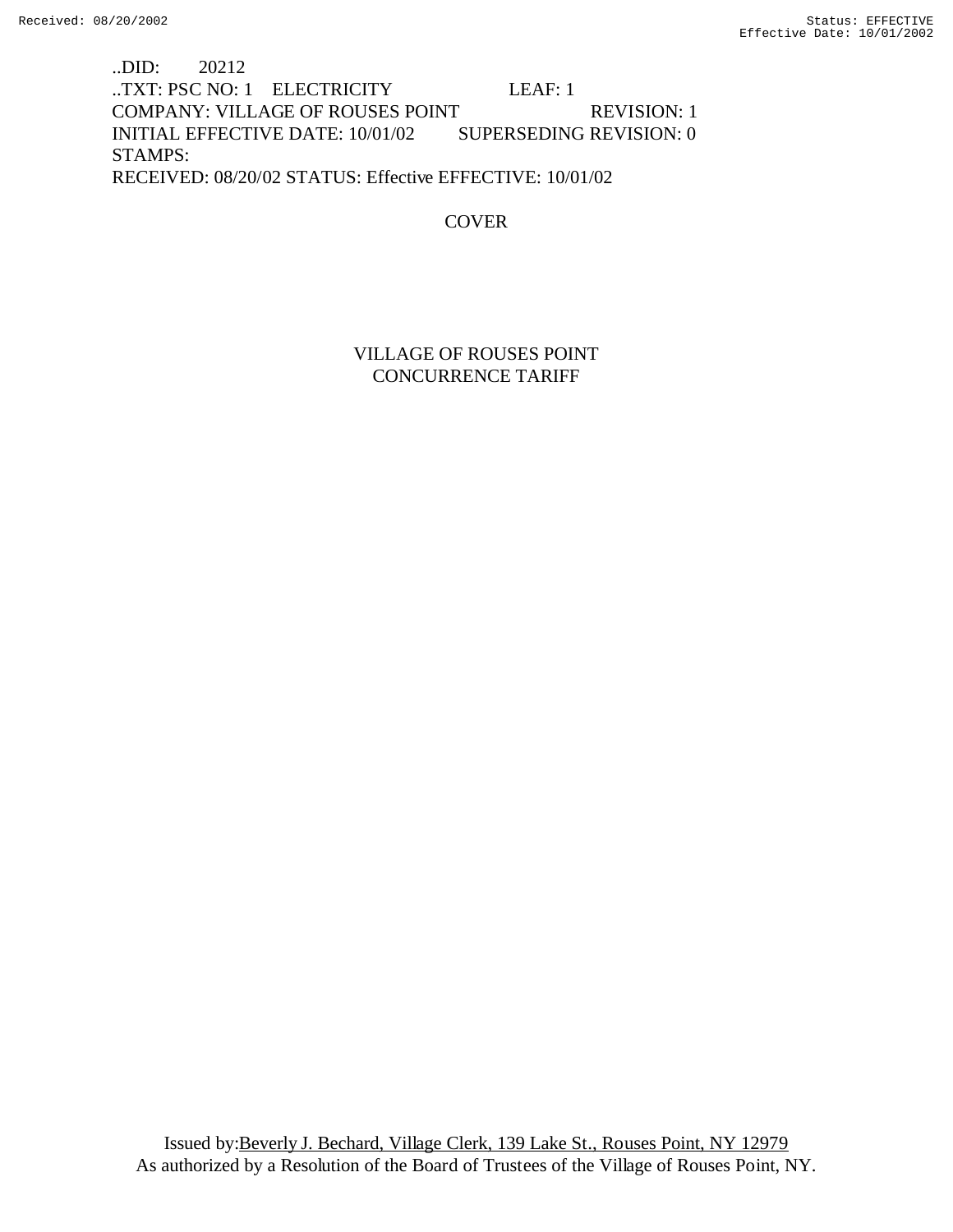# ..DID: 20216 ..TXT: PSC NO: 1 ELECTRICITY LEAF: 2 COMPANY: VILLAGE OF ROUSES POINT REVISION: 1 INITIAL EFFECTIVE DATE: 10/01/02 SUPERSEDING REVISION: 0 STAMPS: RECEIVED: 08/20/02 STATUS: Effective EFFECTIVE: 10/01/02

### TABLE OF CONTENTS

|      |                                                                                | LEAF # |
|------|--------------------------------------------------------------------------------|--------|
| I.   | <b>GENERAL INFORMATION</b>                                                     |        |
|      | <b>CONCURRENCE</b><br>$\mathsf{A}$ .                                           | 3      |
|      | <b>TERRITORY TO WHICH SCHEDULE APPLIES</b><br><b>B.</b>                        | 3      |
| II.  | <b>SERVICE CLASSIFICATION NO. 1</b><br>Residential                             | 4      |
| III. | <b>SERVICE CLASSIFICATION NO. 2</b><br>General Service - Non-demand Metered    | 6      |
| IV.  | <b>SERVICE CLASSIFICATION NO. 3</b><br><b>General Service - Demand Metered</b> | 8      |
| V.   | <b>SERVICE CLASSIFICATION NO. 4</b><br>Large General Service                   | 10     |
| VI.  | <b>SERVICE CLASSIFICATION NO. 6</b><br><b>Street Lighting</b>                  | 12     |
| VII. | <b>CHARGES</b>                                                                 |        |
|      | <b>RECONNECTION CHARGE</b><br>$\mathbf{A}$                                     | 16     |
|      | <b>INSUFFICIENT FUNDS CHECK CHARGE</b><br>B.                                   | 16     |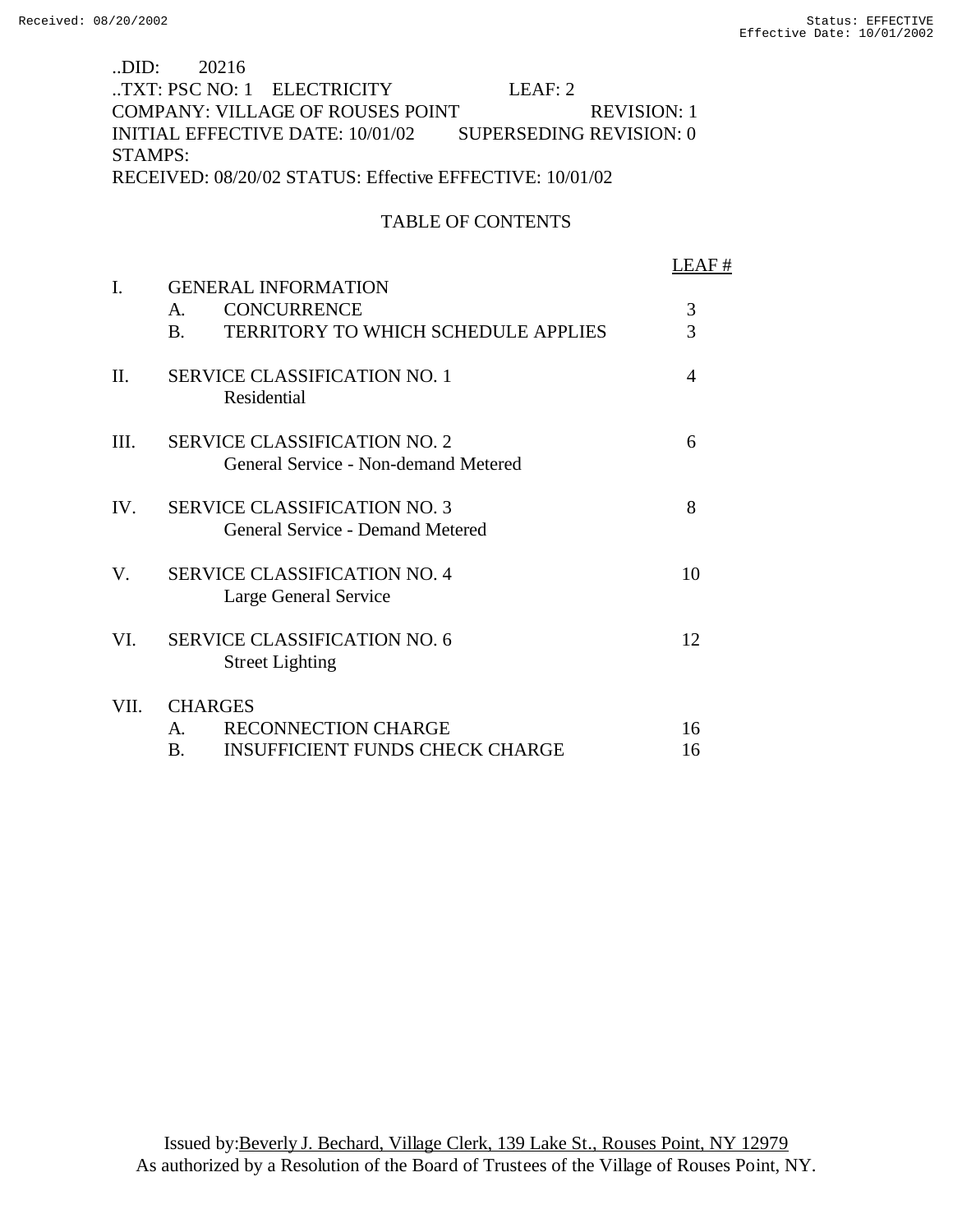# ..DID: 20222 ..TXT: PSC NO: 1 ELECTRICITY LEAF: 3 COMPANY: VILLAGE OF ROUSES POINT REVISION: 1 INITIAL EFFECTIVE DATE: 10/01/02 SUPERSEDING REVISION: 0 STAMPS: RECEIVED: 08/20/02 STATUS: Effective EFFECTIVE: 10/01/02

# GENERAL INFORMATION

## A. CONCURRENCE:

The Village of Rouses Point concurs in and agrees to abide by the rules and regulations as set forth in the generic tariff filed by the New York Municipal Power Agency (NYMPA) in Case No. 97-E-1575.

# B. TERRITORY TO WHICH SCHEDULE APPLIES:

This schedule applies to the Village of Rouses Point and that portion of the Town of Champlian served under franchises granted to the Village of Rouses Point, more particularly as described as follows:

Beginning at the southwest corner of the Village of Rouses Point and running thence westerly in the south line of the Village extended a distance of five hundred (500) feet to a point; running thence northerly parallel to the westerly line of the Village and five hundred (500) feet westerly therefrom to the international boundary line; running thence easterly along the international boundary line to the boundary line between the states of New York and Vermont; running thence southerly along the boundary between the states of New York and Vermont to the southerly line of the Village extended easterly; running thence westerly along the southerly line of the Village to the place of beginning.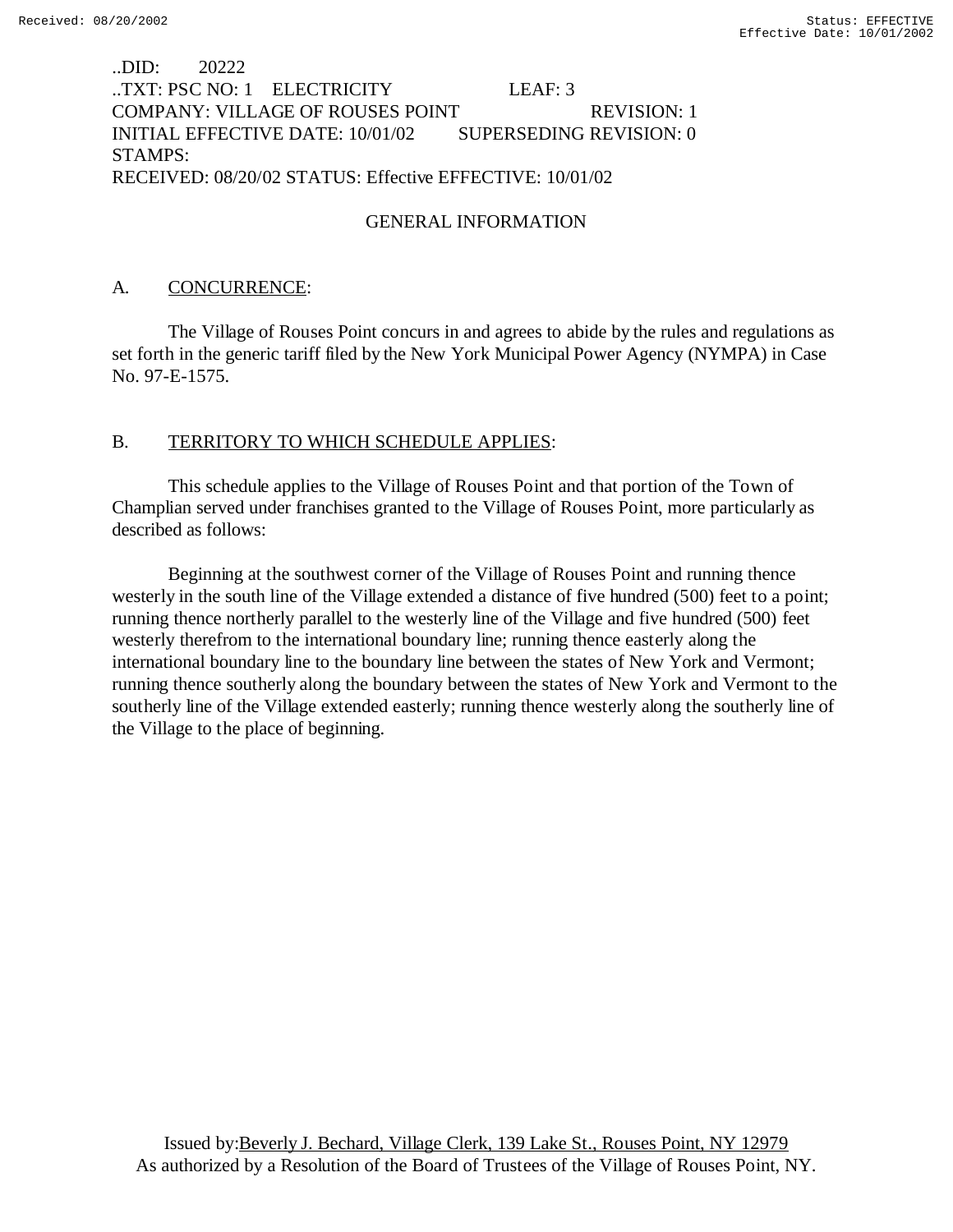# ..DID: 20223 ..TXT: PSC NO: 1 ELECTRICITY LEAF: 4 COMPANY: VILLAGE OF ROUSES POINT REVISION: 1 INITIAL EFFECTIVE DATE: 10/01/02 SUPERSEDING REVISION: 0 STAMPS: RECEIVED: 08/20/02 STATUS: Effective EFFECTIVE: 10/01/02

# SERVICE CLASSIFICATION NO. 1 Residential

## APPLICABLE TO USE OF SERVICE FOR:

Single-phase residential purpose usage in an individual residence; in an individual flat or individual apartment in a multiple-family dwelling; for residential purposes in a rooming house where not more than four (4) rooms are available for rent; and for single phase farm service when supplied through the farm residence meter; use exclusively in connection with religious purposes by corporations or associations organized and conducted in good faith for religious purposes, and including the operation by such corporation or association of a school, not withstanding that secular subjects are taught at such school; for single-phase service exclusively in connection with a community residence as defined in subdivision 28, 28A or 28B of section 1.03 of the Mental Hygiene Law, provided that such residence is operated by a not-for-profit corporation and if supervisory staff is on site on a twenty-four hour per day basis that the residence provides living accommodations for fourteen or fewer residents; and use for any post or hall owned or leased by a not-for-profit organization that is a veterans organization.

### CHARACTER OF SERVICE:

Continuous, alternating current at approximately 60 Hertz, 120 Volt, two wire or 120/240 Volt, three wire single phase, with a service range of 100A, 200A or 400A. Services of more than three phase service at the option of the municipal electric utility depending upon the characteristics of the load and the circuits from which service is supplied. The municipal electric utility does not supply meter sockets or modules of any kind.

 $D_{0}$ to

#### MONTHLY RATE:

|                                    | <u>ivale</u> |
|------------------------------------|--------------|
| Customer Service Charge, per meter | \$1.00       |
| Energy Charge, per kWh             | \$0.01345    |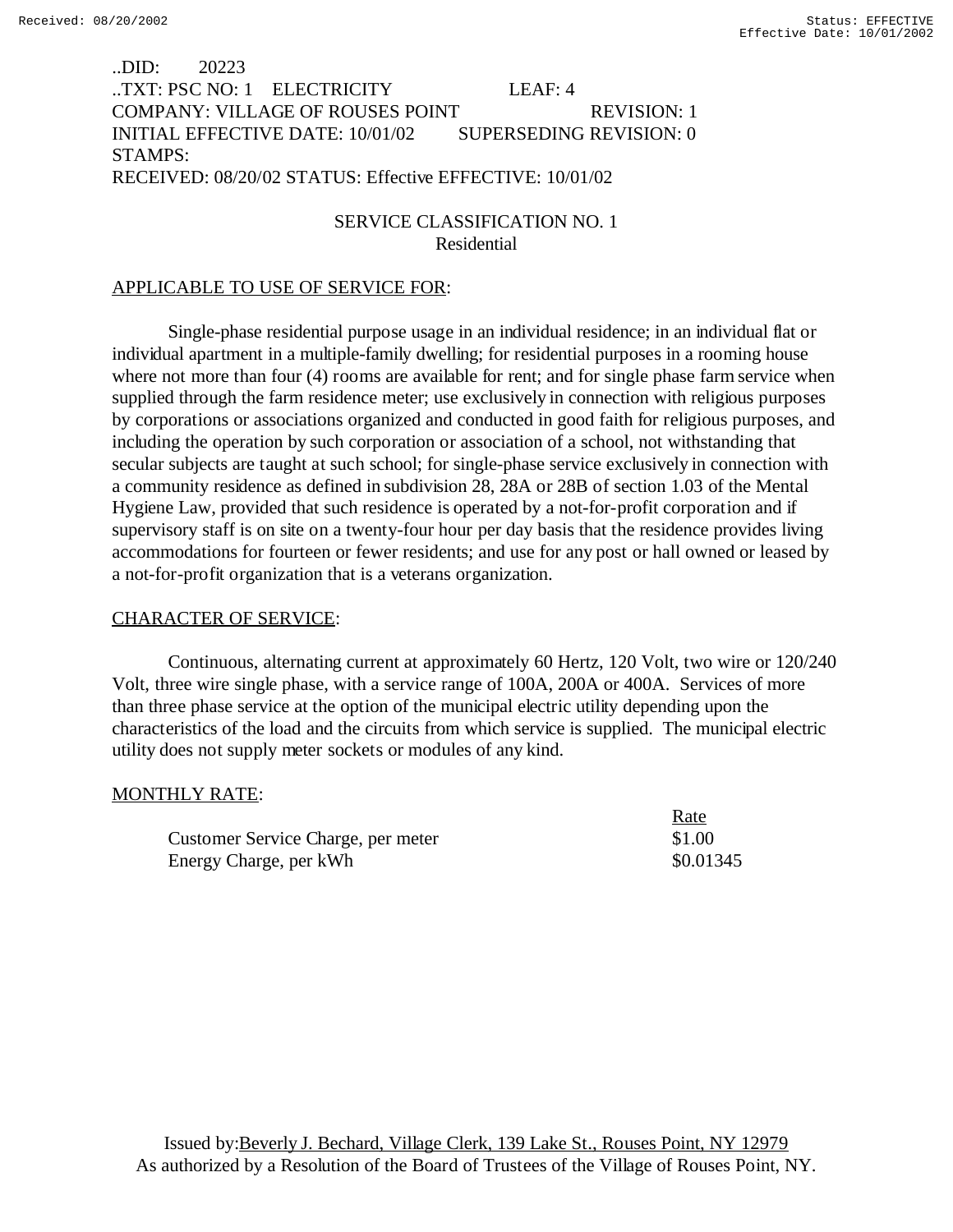# ..DID: 20225 ..TXT: PSC NO: 1 ELECTRICITY LEAF: 5 COMPANY: VILLAGE OF ROUSES POINT REVISION: 1 INITIAL EFFECTIVE DATE: 10/01/02 SUPERSEDING REVISION: 0 STAMPS: RECEIVED: 08/20/02 STATUS: Effective EFFECTIVE: 10/01/02

# SERVICE CLASSIFICATION NO. 1 (CONT'D) Residential

## MINIMUM CHARGE:

The minimum monthly charge is the Customer Charge.

### TERMS OF PAYMENT:

All bills are due when rendered. Full payment must be received on or before the date shown on the bill to avoid a late payment charge of 1.5% as provided in Rule VIII of the NYMPA generic tariff.

### TERM:

One year and thereafter until terminated on 48 hours written notice to the Village.

## PURCHASED POWER ADJUSTMENT:

Charges set forth in this Service Classification shall be subject to a purchased power adjustment as explained in Rule IX of the NYMPA generic tariff.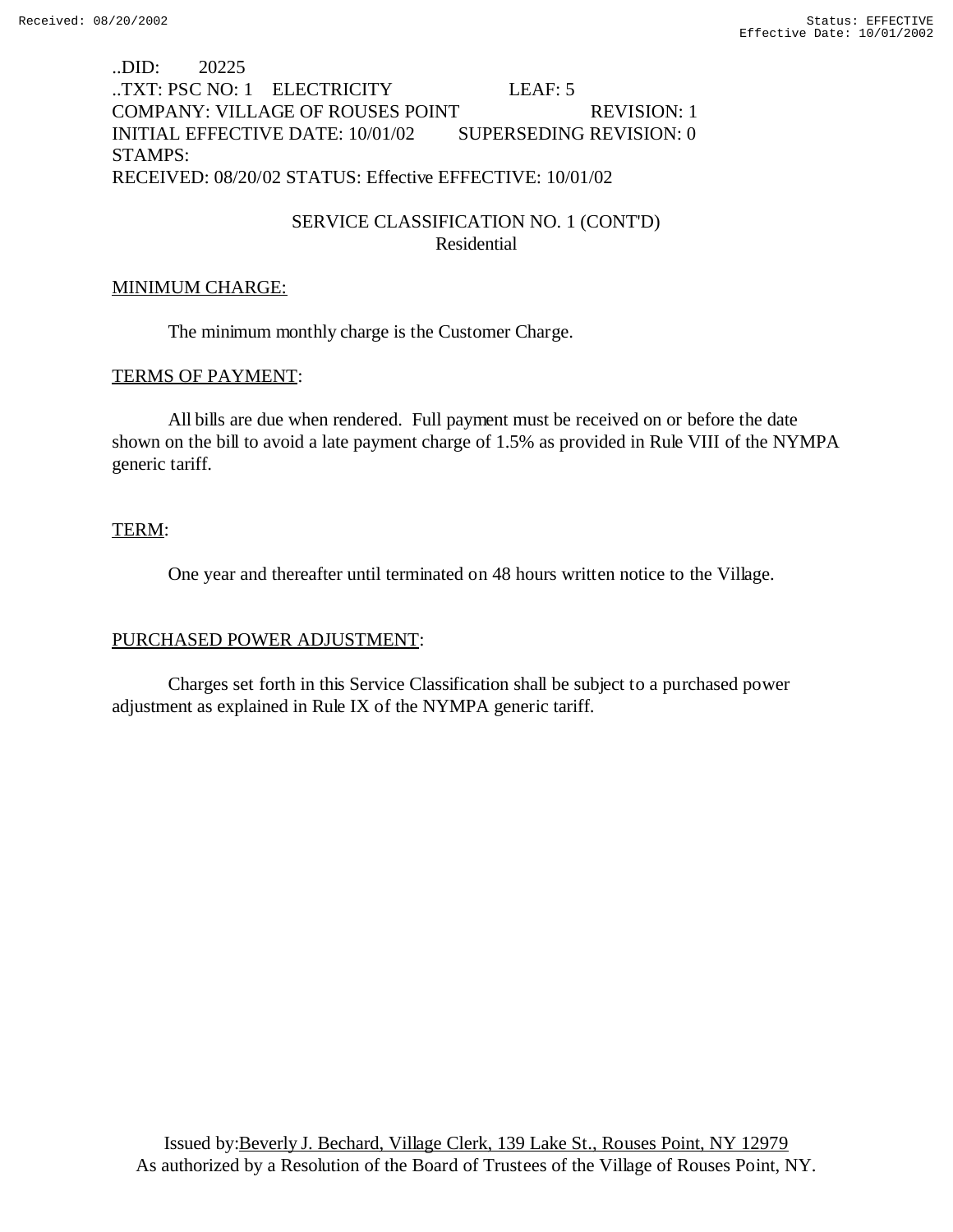# ..DID: 20226 ..TXT: PSC NO: 1 ELECTRICITY LEAF: 6 COMPANY: VILLAGE OF ROUSES POINT REVISION: 1 INITIAL EFFECTIVE DATE: 10/01/02 SUPERSEDING REVISION: 0 STAMPS: RECEIVED: 08/20/02 STATUS: Effective EFFECTIVE: 10/01/02

SERVICE CLASSIFICATION NO. 2 General Service - Non-demand Metered

### APPLICABLE TO USE OF SERVICE FOR:

Commercial, business, schools, small power and light installations not served under Service Classification No. 3 and service for premises partially used for business or professional and partially used for residential purposes, where applicable. Consumption of 5,000 kWh per month for any 3 consecutive month period and all three phase secondary voltage commercial service shall be served under Service Classification No. 3 - General Service - Demand Metered.

### CHARACTER OF SERVICE:

Continuous, alternating current at approximately 60 hertz, 120 Volt, two wire or 120/240 Volt, three wire single phase, with a service range of 100A, 200A or 400A. Services of more than 400A will be supplied either single or three phase service at the option of the municipal electric utility depending upon the characteristics of the load and the circuits from which service is supplied. The municipal electric utility does not supply meter sockets or modules of any kind.

| MONTHLY RATE:          | <u>Rate</u> |
|------------------------|-------------|
| <b>Customer Charge</b> | \$1.00      |
| Energy Charge, per kWh | \$0.02044   |

#### MINIMUM CHARGE:

The minimum monthly charge is the Customer Charge.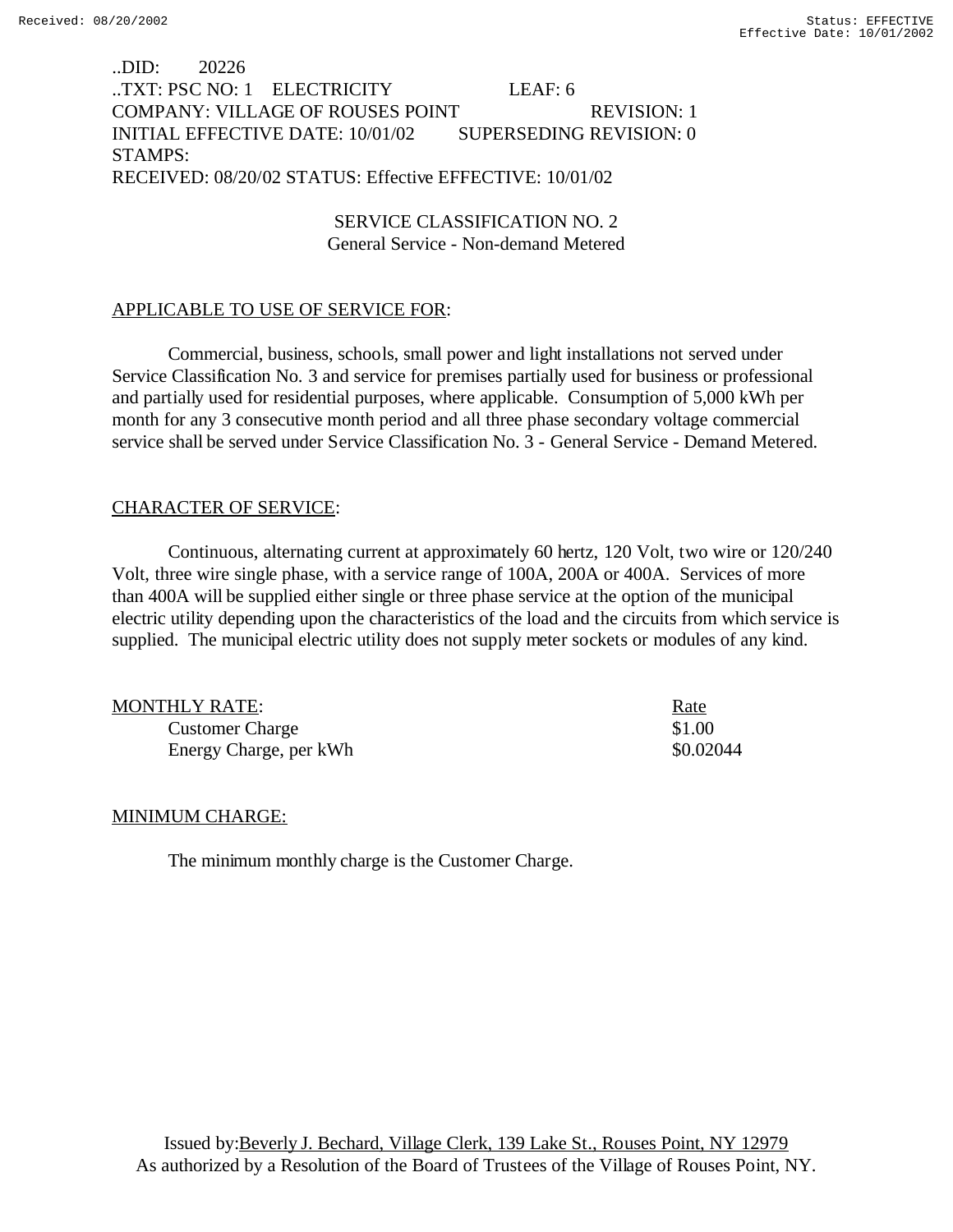# ..DID: 20227 ..TXT: PSC NO: 1 ELECTRICITY LEAF: 7 COMPANY: VILLAGE OF ROUSES POINT REVISION: 1 INITIAL EFFECTIVE DATE: 10/01/02 SUPERSEDING REVISION: 0 STAMPS: RECEIVED: 08/20/02 STATUS: Effective EFFECTIVE: 10/01/02

## SERVICE CLASSIFICATION NO. 2 (CONT'D) General Service - Non-demand Metered

# TERMS OF PAYMENT:

All bills are due when rendered. Full payment must be received on or before the date shown on the bill to avoid a late payment charge of 1.5% as provided in Rule VIII of the NYMPA generic tariff.

### TERM:

One year and thereafter until terminated on 48 hours written notice to the Village.

### PURCHASED POWER ADJUSTMENT:

The charges set forth in this Service Classification shall be subject to a purchased power adjustment clause as explained in Rule IX of the NYMPA generic tariff.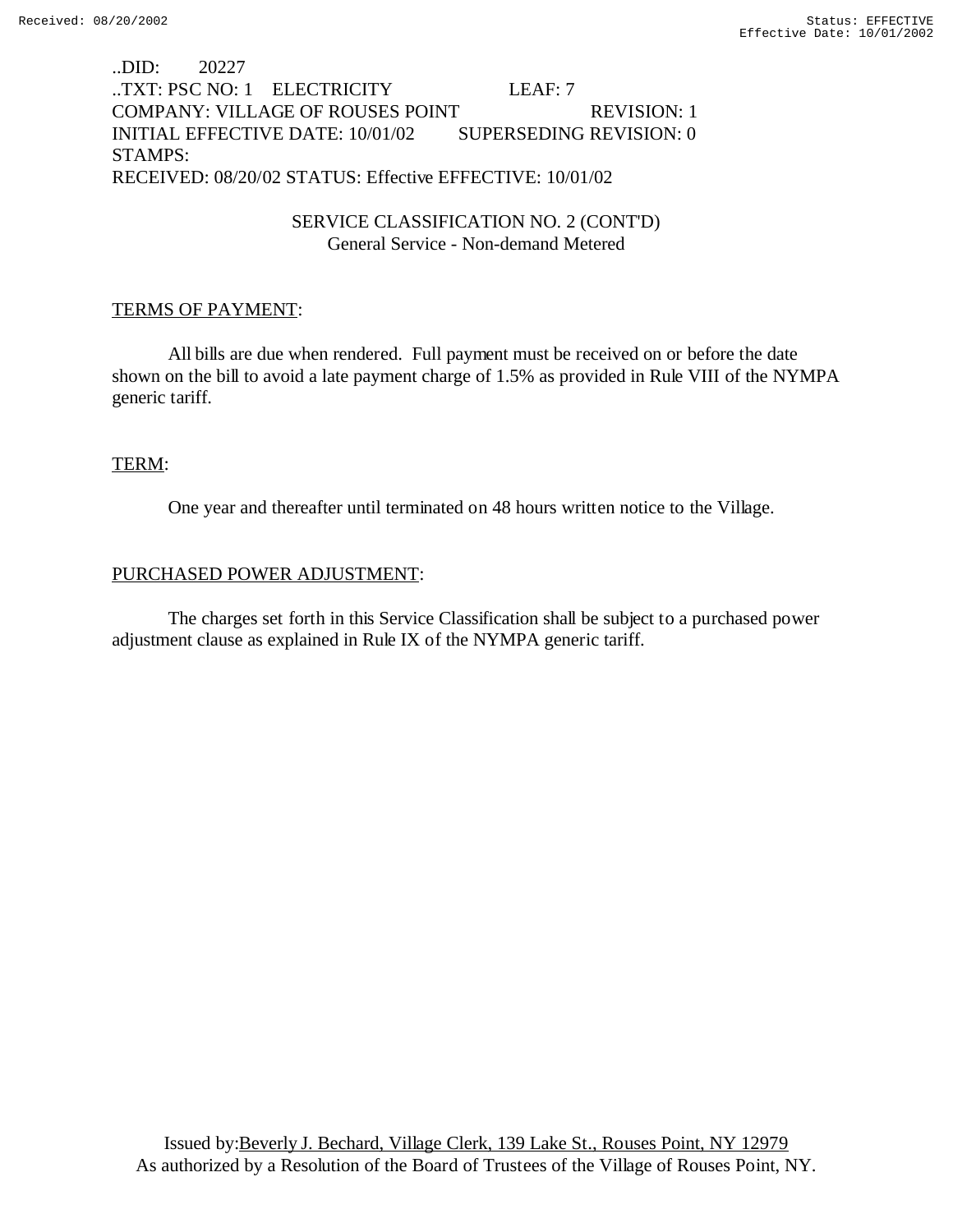# ..DID: 20228 ..TXT: PSC NO: 1 ELECTRICITY LEAF: 8 COMPANY: VILLAGE OF ROUSES POINT REVISION: 1 INITIAL EFFECTIVE DATE: 10/01/02 SUPERSEDING REVISION: 0 STAMPS: RECEIVED: 08/20/02 STATUS: Effective EFFECTIVE: 10/01/02

SERVICE CLASSIFICATION NO. 3 General Service - Demand Metered

### APPLICATION TO USE OF SERVICE FOR:

Large commercial light and power installations. Customers with single phase will remain on this service classification until usage drops below 5,000 kWh in each month for 12 consecutive months.

### CHARACTER OF SERVICE:

Continuous, alternating current at approximately 60 Hertz, 120 Volt, two wire or 120/240 Volt, three wire single phase, with a service range of 100A, 200A or 400A, or 120/208Y Volt, 240 Volt, or 277/480Y Volt three phase service at the option of the municipal electric utility depending upon the characteristics of the load and the circuits from which service is supplied. Other voltages not specified shall be supplied at the Customer's expense. The municipal electric utility does not supply meter sockets or modules of any kind.

#### MONTHLY RATE:

|                            | Rate      |
|----------------------------|-----------|
| Customer Charge, per meter | \$1.00    |
| Energy Charge, per kWh     | \$0.02044 |
| Demand Charge, per kW      | \$1.50    |

#### MINIMUM CHARGE:

The minimum charge shall be the Customer Charge plus the Demand Charge as explained in DETERMINATION OF DEMAND.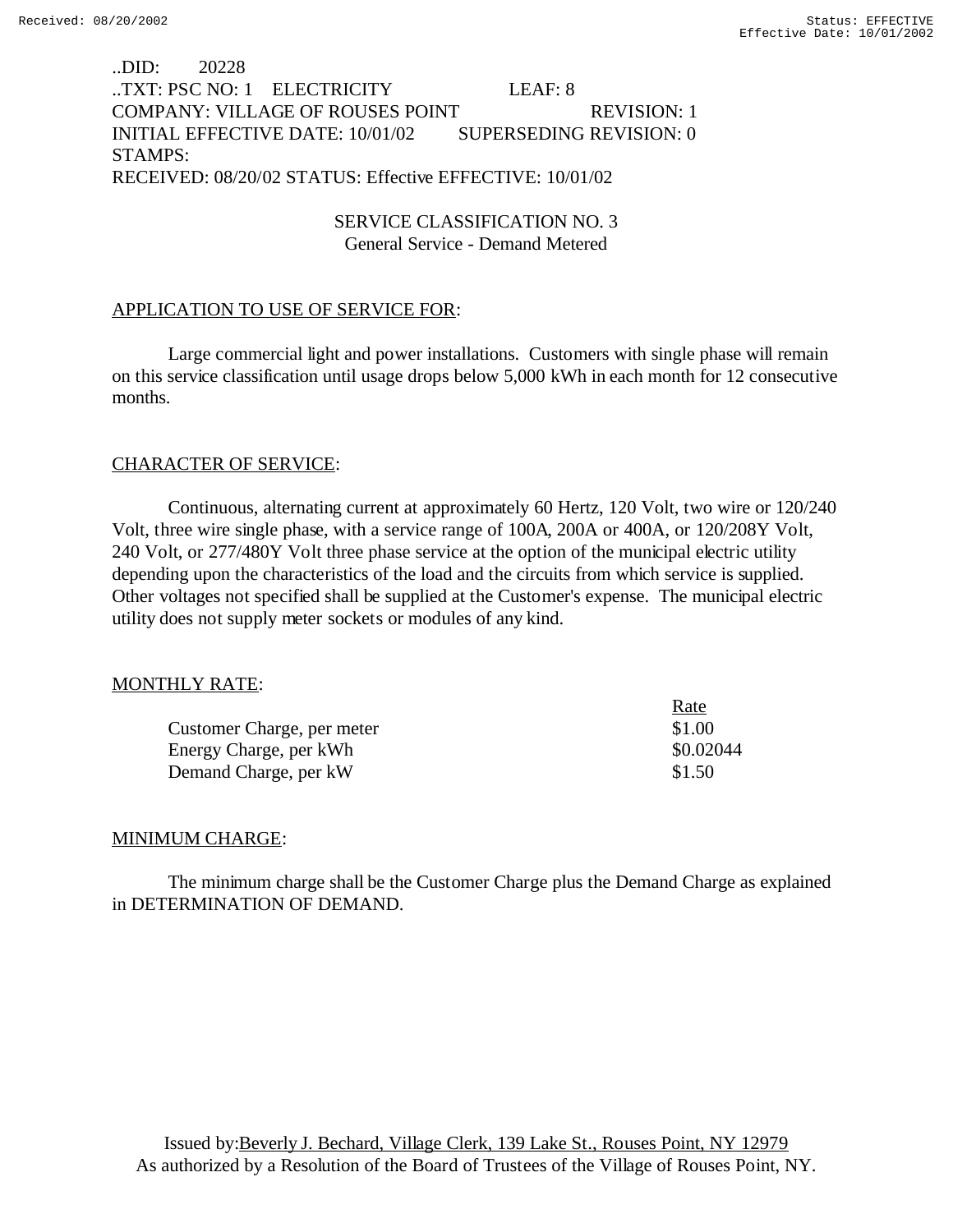# ..DID: 20229 ..TXT: PSC NO: 1 ELECTRICITY LEAF: 9 COMPANY: VILLAGE OF ROUSES POINT REVISION: 1 INITIAL EFFECTIVE DATE: 10/01/02 SUPERSEDING REVISION: 0 STAMPS: RECEIVED: 08/20/02 STATUS: Effective EFFECTIVE: 10/01/02

SERVICE CLASSIFICATION NO. 3 (CONT'D) General Service - Demand Metered

### DETERMINATION OF DEMAND:

The demand will be determined by measurement and the charge shall be based upon the maximum fifteen minute integrated demand in kW occurring during the monthly period. The minimum monthly demand charge is for 1 kW.

#### TERMS OF PAYMENT:

All bills are due when rendered. Full payment must be received on or before the date shown on the bill to avoid a late payment charge of 1.5% as provided in Rule VIII of the NYMPA generic tariff.

#### TERM:

One year and thereafter until terminated on 48 hours written notice to the Village.

## PURCHASED POWER ADJUSTMENT:

The charges set forth in this Service Classification shall be subject to a purchased power adjustment clause as explained in Rule IX of the generic tariff.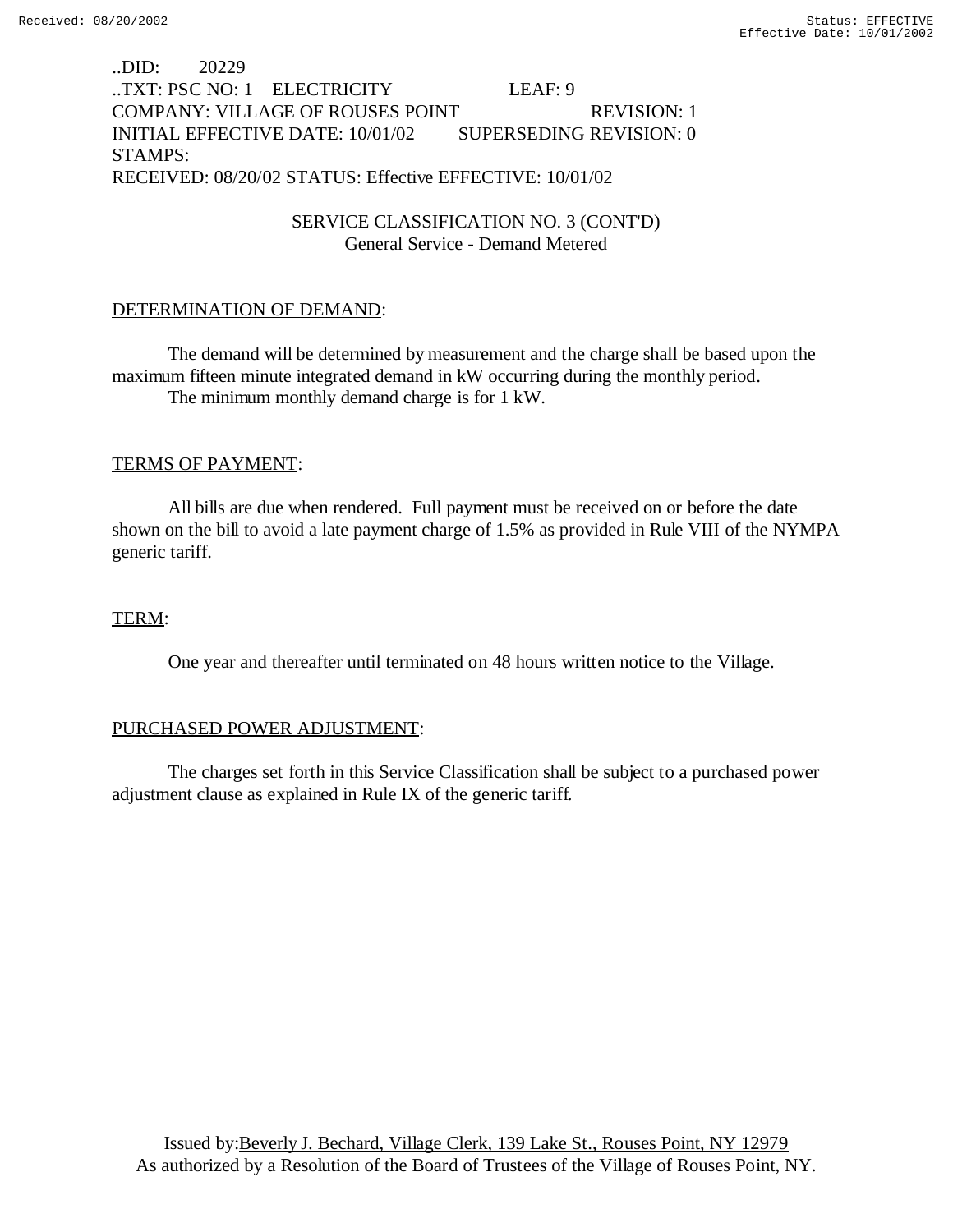# ..DID: 20224 ..TXT: PSC NO: 1 ELECTRICITY LEAF: 10 COMPANY: VILLAGE OF ROUSES POINT REVISION: 1 INITIAL EFFECTIVE DATE: 10/01/02 SUPERSEDING REVISION: 0 STAMPS: RECEIVED: 08/20/02 STATUS: Effective EFFECTIVE: 10/01/02

SERVICE CLASSIFICATION NO. 4 Large General Service

### APPLICABLE TO USE OF SERVICE FOR:

A customer of the municipal electric utility who receives voltages of the primary distribution type, to the property line of the customer, not to exceed two hundred (200) feet from existing municipal electric utility power lines, at which point municipal electric utility metering will be installed. The municipal electric utility will supply only the meter appropriate for the type of service. Any metering current or voltage transformers or related metering equipment shall be supplied by the customer to municipal electric utility specifications. Any voltage step-up or stepdown transformers and the associated switching and protection necessary for the customer facilities are also the responsibility of the customer

### CHARACTER OF SERVICE:

Continuous, alternating current at approximately 60 Hertz, primary voltage, three phase, four wire.

#### MONTHLY RATE:

|                            | Rate      |
|----------------------------|-----------|
| Customer Charge, per meter | \$1.00    |
| Demand Charge, per KW      | \$1.50    |
| Energy Charge, per kWh     | \$0.01048 |

#### MINIMUM CHARGE:

The minimum monthly charge shall be the Customer Charge plus the Demand Charge as explained in DETERMINATION OF DEMAND.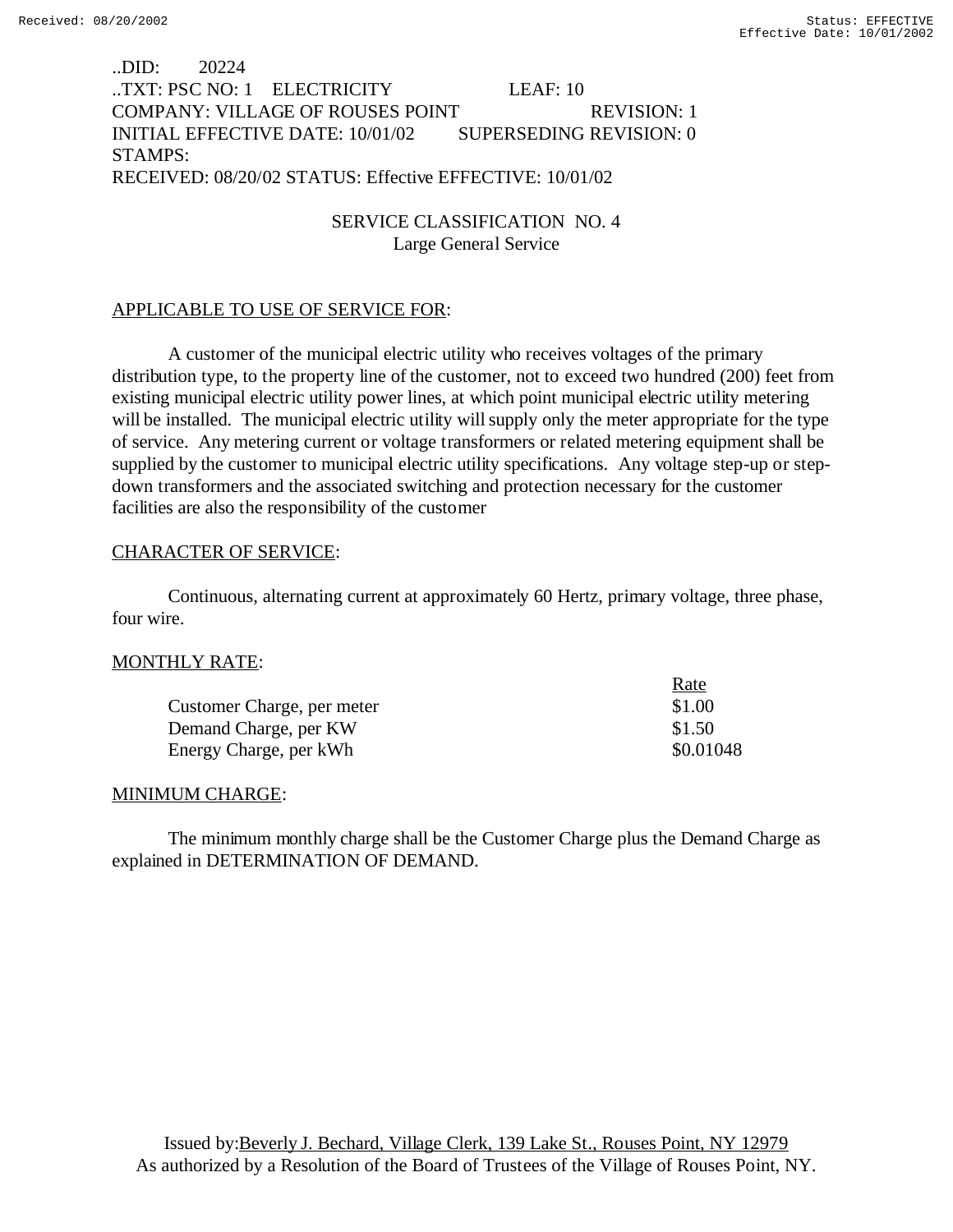# ..DID: 20230 ..TXT: PSC NO: 1 ELECTRICITY LEAF: 11 COMPANY: VILLAGE OF ROUSES POINT REVISION: 1 INITIAL EFFECTIVE DATE: 10/01/02 SUPERSEDING REVISION: 0 STAMPS: RECEIVED: 08/20/02 STATUS: Effective EFFECTIVE: 10/01/02

# SERVICE CLASSIFICATION NO. 4 (CONT'D) Large General Service

## DETERMINATION OF DEMAND:

The demand will be determined by measurement and the charge shall be the greatest of the following:

- A. The maximum fifteen minute integrated demand in kW occurring during the monthly period;
- B. 50% of the highest maximum fifteen minute integrated demand in the preceding eleven months; or
- C. 75 kilowatts.

The minimum monthly demand charge is for 75 kW.

### TERMS OF PAYMENT:

All bills are due when rendered. Full payment must be received on or before the date shown on the bill to avoid a late payment charge of 1.5% as provided in Rule VIII of the NYMPA generic tariff.

#### TERM:

One year and thereafter until terminated on 48 hours written notice to the Village.

## PURCHASED POWER ADJUSTMENT:

The charges set forth in this Service Classification shall be subject to a purchased power adjustment clause as explained in Rule IX of the generic tariff.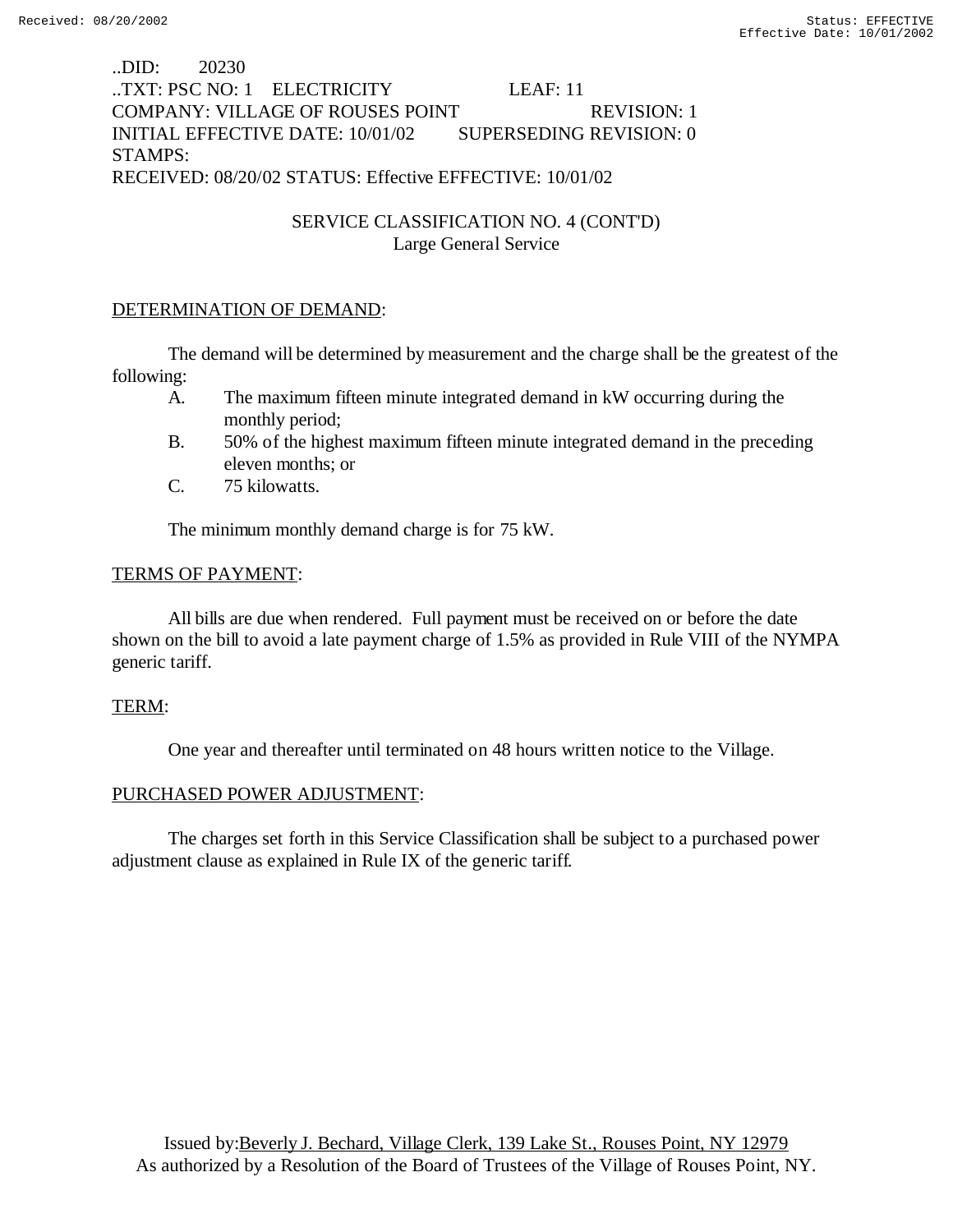# ..DID: 20231 ..TXT: PSC NO: 1 ELECTRICITY LEAF: 12 COMPANY: VILLAGE OF ROUSES POINT REVISION: 1 INITIAL EFFECTIVE DATE: 10/01/02 SUPERSEDING REVISION: 0 STAMPS: RECEIVED: 08/20/02 STATUS: Effective EFFECTIVE: 10/01/02

# SERVICE CLASSIFICATION NO. 6 Public Street Lighting

## APPLICABLE TO USE OF SERVICE FOR:

Public street lighting for the Village of Rouses Point. The utility may meter one service and impute this measured service to the other services of the same size and character. In that event, monthly charges are assessed by multiplying the usage of one metered fixture by the total number of fixtures of that type. There are two classifications for service; Utility-owned street lighting facilities where the municipal electric utility installs, operates, maintains and owns the street lighting facilities and sells street lighting services to the Village including the energy for operation, and Privately-owned street lighting facilities where the customer installs, operates, maintains and owns the street lighting facilities and the municipal electric utility sells energy to the customer for the purposes of street lighting.

# CHARACTER OF SERVICE:

Limited period approximately 4200 hours per year, alternating current, 60 Hertz; at multiple single phase secondary service voltages which may include 120 Volts, 208 Volts, 240 Volts or 277 Volts.

| MONTHLY RATE:                                        | Rate      |
|------------------------------------------------------|-----------|
| Utility-owned Street Lights Energy Charge, per kWh   | \$0.03870 |
| Privately-owned Street Lights Energy Charge, per kwh | \$0.02044 |

## TERMS OF PAYMENT:

All bills are due when rendered. Full payment must be received on or before the date shown on the bill to avoid a late payment charge of 1.5% as provided in Rule VIII of the NYMPA generic tariff.

## TERM:

One year and thereafter until terminated on 48 hours written notice to the Village of Rouses Point municipal electric utility.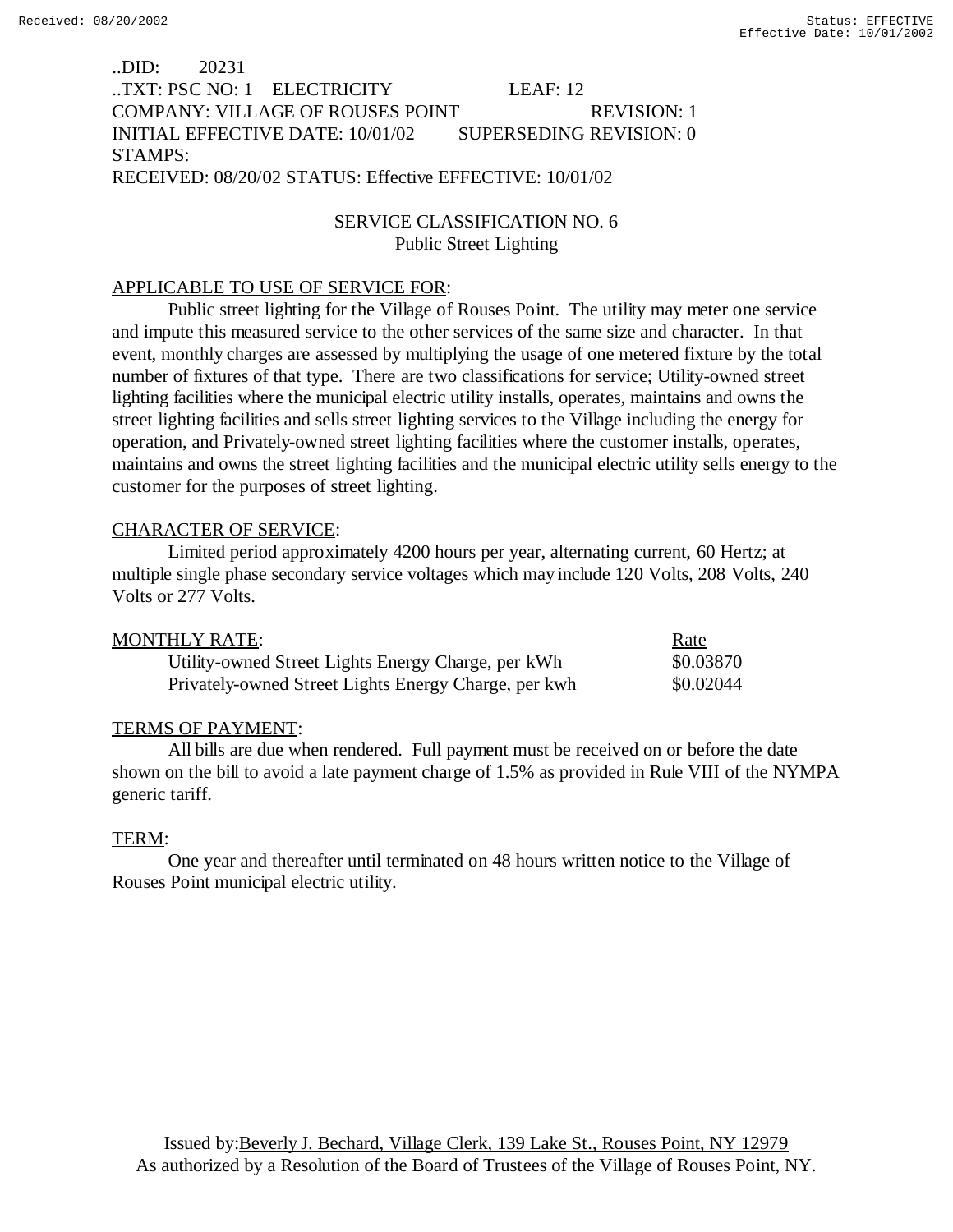# ..DID: 20232 ..TXT: PSC NO: 1 ELECTRICITY LEAF: 13 COMPANY: VILLAGE OF ROUSES POINT REVISION: 1 INITIAL EFFECTIVE DATE: 10/01/02 SUPERSEDING REVISION: 0 STAMPS: RECEIVED: 08/20/02 STATUS: Effective EFFECTIVE: 10/01/02

# SERVICE CLASSIFICATION NO. 6 (CONT'D) Public Street Lighting

### PURCHASED POWER ADJUSTMENT:

The charges set forth in this Service Classification shall be subject to a purchased power adjustment clause as explained in Rule IX of the NYMPA generic tariff.

### SPECIAL PROVISIONS:

- A. The Village of Rouses Point municipal electric utility shall furnish any and all system requirements and labor for the installation, maintenance, repair and operation of Utilityowned street lights at no cost to the Village of Rouses Point operating municipality (General Fund)..
- B. Utility-owned street lights may be added or removed upon agreement of the Village's municipal electric utility.
- C. The Village of Rouses Point Board of Trustees shall, from time to time, adjust the energy rate for this service classification as may be required to reflect operation and maintenance costs. Generally, such adjustments will be made at the end of the fiscal year when the annual report is submitted to the Public Service Commission of the State of New York or at other times, following a cost of service study.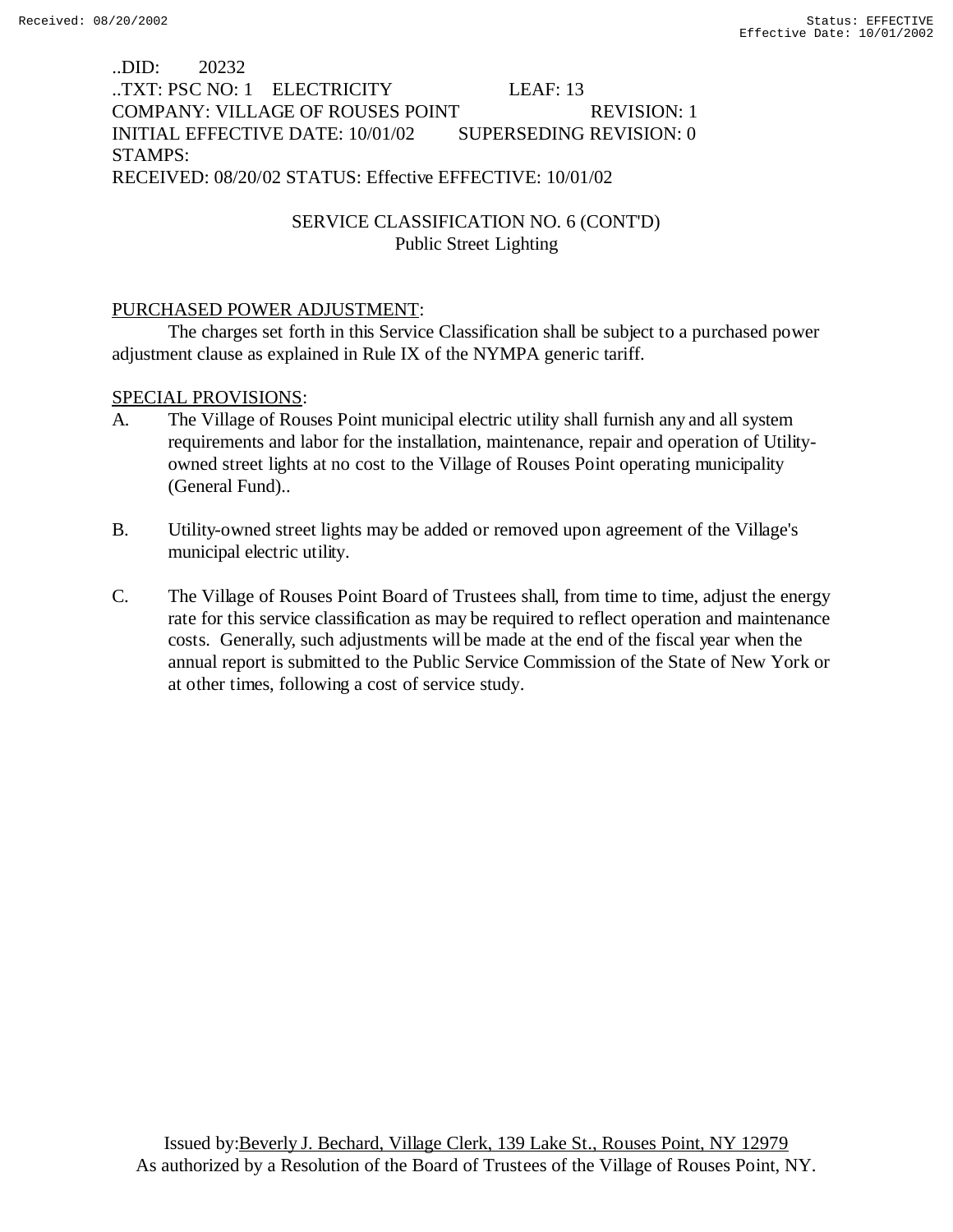# ..DID: 20233 ..TXT: PSC NO: 1 ELECTRICITY LEAF: 14 COMPANY: VILLAGE OF ROUSES POINT REVISION: 1 INITIAL EFFECTIVE DATE: 10/01/02 SUPERSEDING REVISION: 0 STAMPS: RECEIVED: 08/20/02 STATUS: Effective EFFECTIVE: 10/01/02

# **CHARGES**

## A. RECONNECTION CHARGE:

When service has been discontinued, either by the municipal electric utility as provided in the NYMPA generic tariff or at the request of the consumer and the same consumer applies for reconnection of service at the same premises within four (4) months, there shall be a reconnection charge payable before service will be reestablished, in the amounts as follows:

\$25.00 during the regular working hours of the municipal electric utility, Monday through Friday;

\$75.00 after the regular working hours of the municipal electric utility, Monday through Friday, and Saturday, Sunday and Holidays.

## B. INSUFFICIENT FUNDS CHECK CHARGE:

Any checks received in payment for electric service which are returned to the Municipality for insufficient funds, or are otherwise dishonored by the bank, shall bear a nonrecurring charge of \$10.00 for each check that has to be processed by the Municipality. If two checks have been returned by the bank, the customer who issued the dishonored checks may be required by the Municipality to render future payments by cash, money order, certified or cashier's check.

Post-dated checks shall be returned to the customer as invalid for the transaction.

Only United States currency shall be accepted for payment of accounts due the Municipality.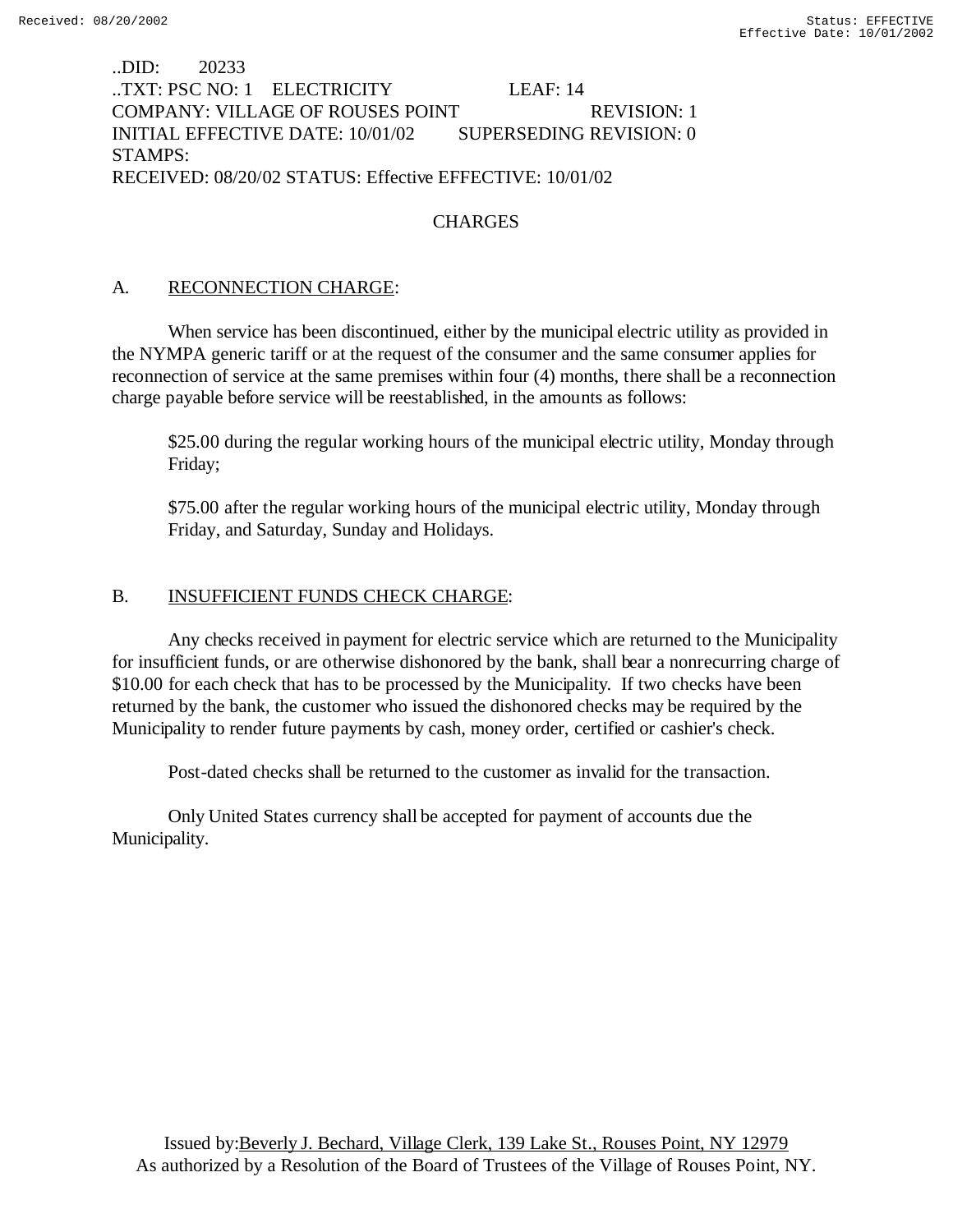..DID: 20234 ..TXT: PSC NO: 1 ELECTRICITY LEAF: 15 COMPANY: VILLAGE OF ROUSES POINT REVISION: 1 INITIAL EFFECTIVE DATE: 10/01/02 SUPERSEDING REVISION: 0 STAMPS: RECEIVED: 08/20/02 STATUS: Effective EFFECTIVE: 10/01/02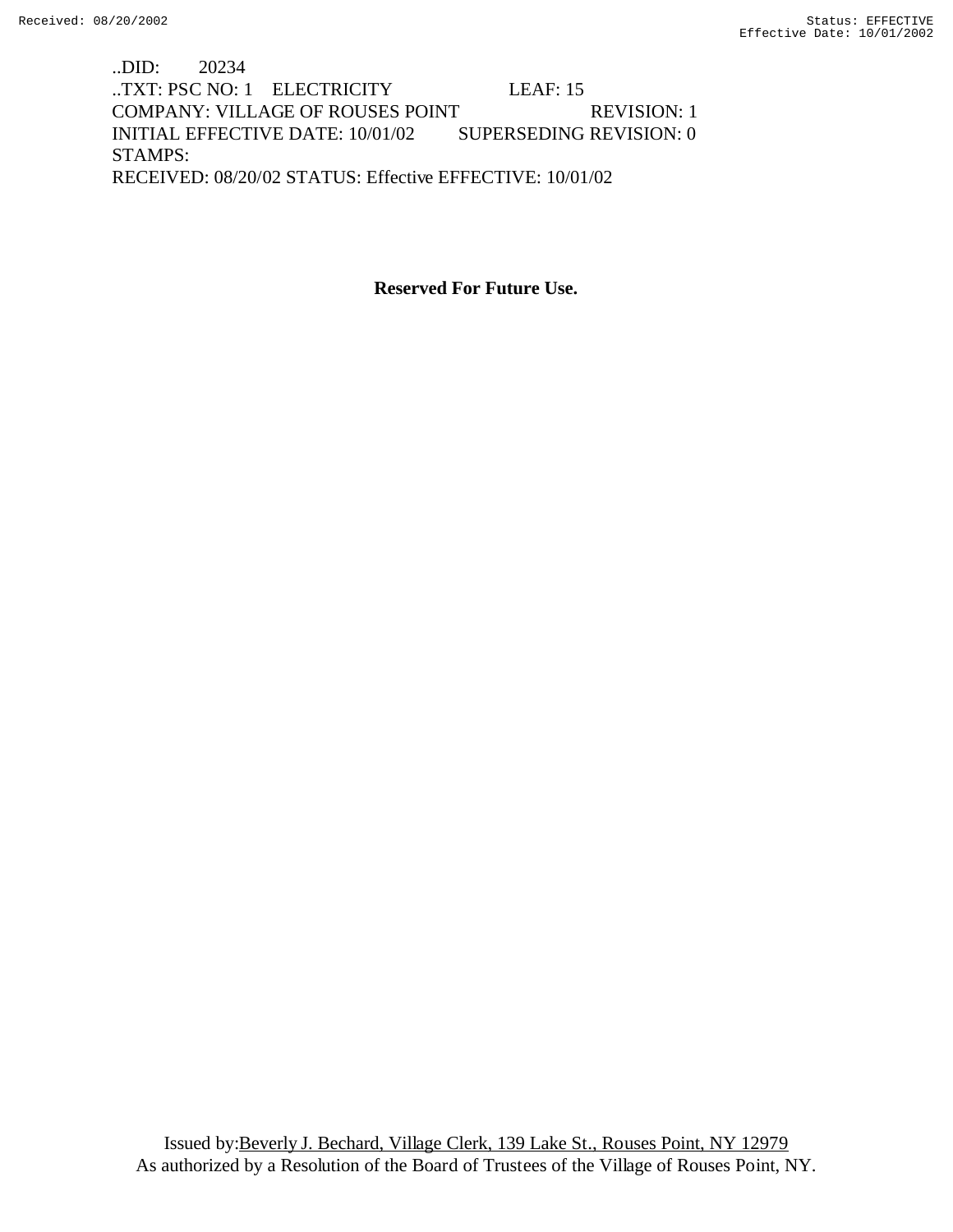..DID: 20235 ..TXT: PSC NO: 1 ELECTRICITY LEAF: 16 COMPANY: VILLAGE OF ROUSES POINT REVISION: 1 INITIAL EFFECTIVE DATE: 10/01/02 SUPERSEDING REVISION: 0 STAMPS: RECEIVED: 08/20/02 STATUS: Effective EFFECTIVE: 10/01/02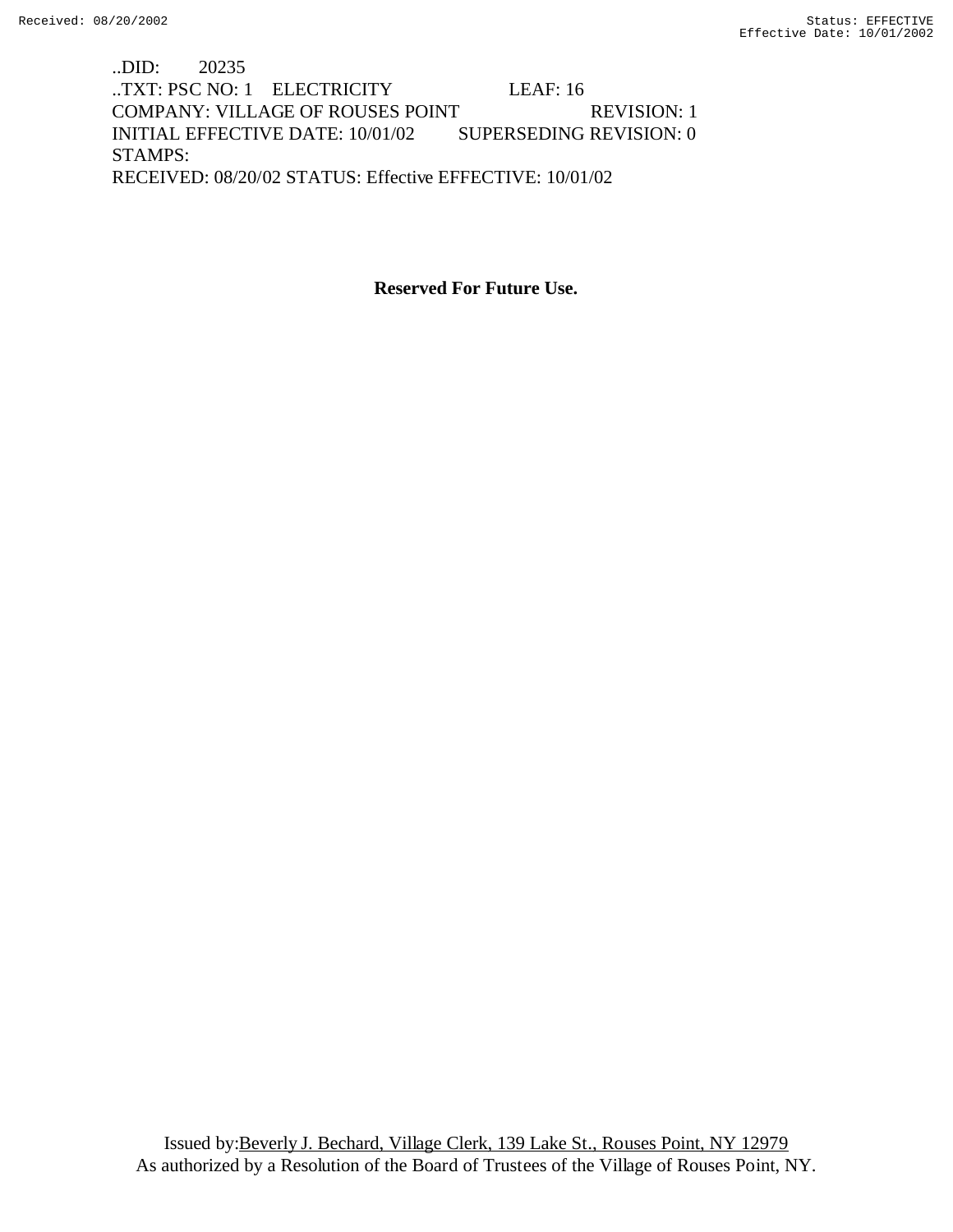..DID: 20236 ..TXT: PSC NO: 1 ELECTRICITY LEAF: 17 COMPANY: VILLAGE OF ROUSES POINT REVISION: 1 INITIAL EFFECTIVE DATE: 10/01/02 SUPERSEDING REVISION: 0 STAMPS: RECEIVED: 08/20/02 STATUS: Effective EFFECTIVE: 10/01/02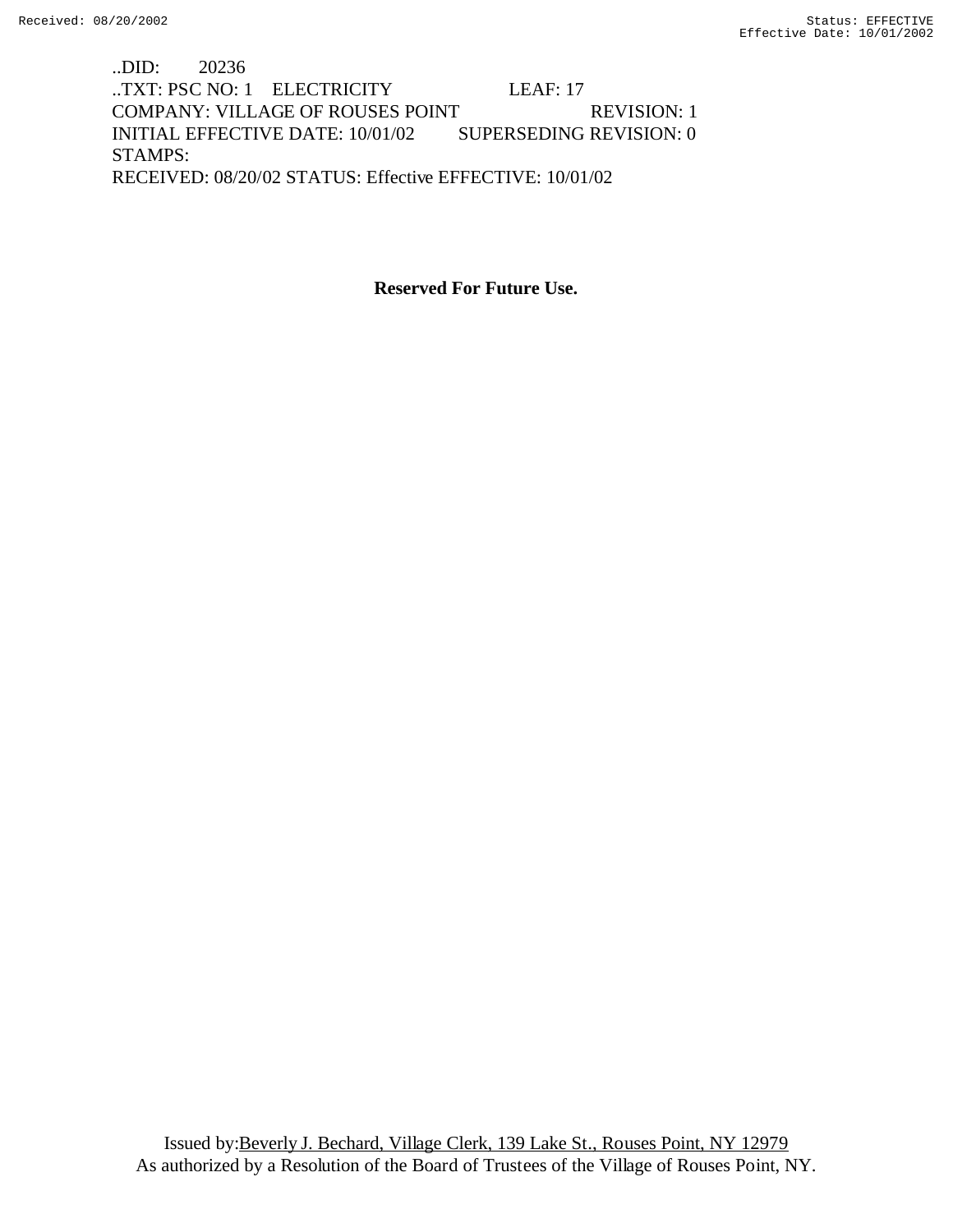..DID: 20213 ..TXT: PSC NO: 1 ELECTRICITY LEAF: 18 COMPANY: VILLAGE OF ROUSES POINT REVISION: 1 INITIAL EFFECTIVE DATE: 10/01/02 SUPERSEDING REVISION: 0 STAMPS: RECEIVED: 08/20/02 STATUS: Effective EFFECTIVE: 10/01/02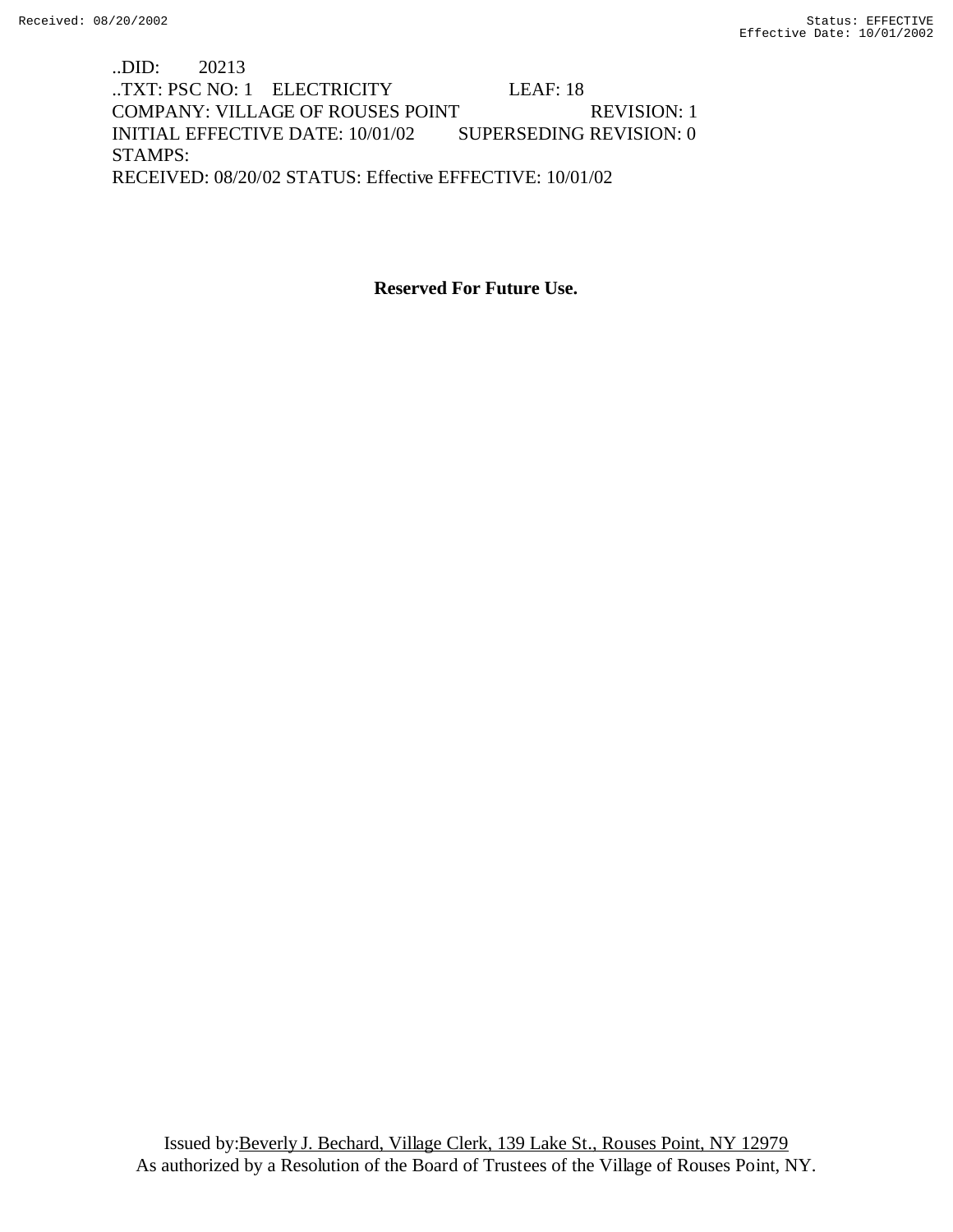..DID: 20214 ..TXT: PSC NO: 1 ELECTRICITY LEAF: 19 COMPANY: VILLAGE OF ROUSES POINT REVISION: 1 INITIAL EFFECTIVE DATE: 10/01/02 SUPERSEDING REVISION: 0 STAMPS: RECEIVED: 08/20/02 STATUS: Effective EFFECTIVE: 10/01/02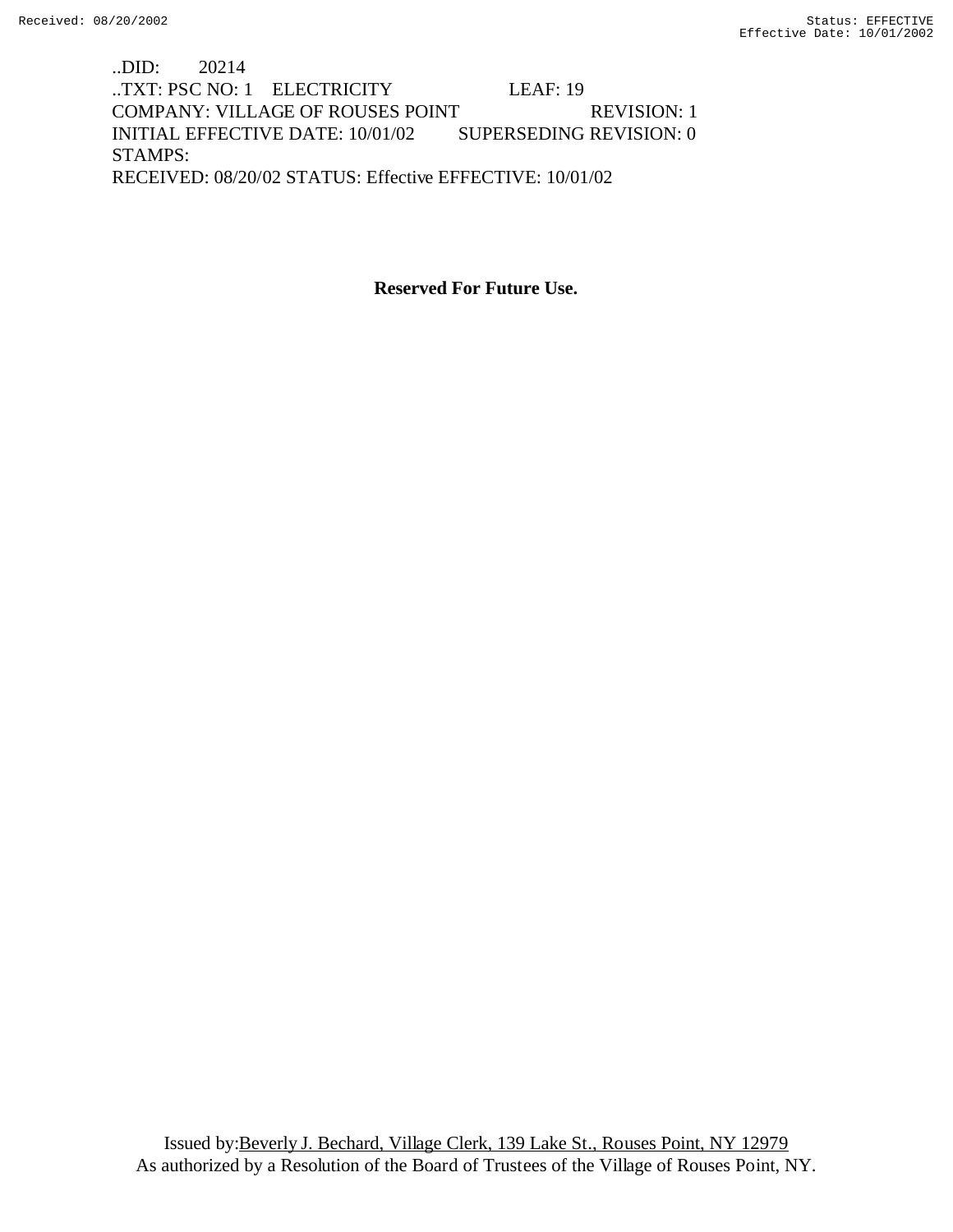..DID: 20217 ..TXT: PSC NO: 1 ELECTRICITY LEAF: 20 COMPANY: VILLAGE OF ROUSES POINT REVISION: 1 INITIAL EFFECTIVE DATE: 10/01/02 SUPERSEDING REVISION: 0 STAMPS: RECEIVED: 08/20/02 STATUS: Effective EFFECTIVE: 10/01/02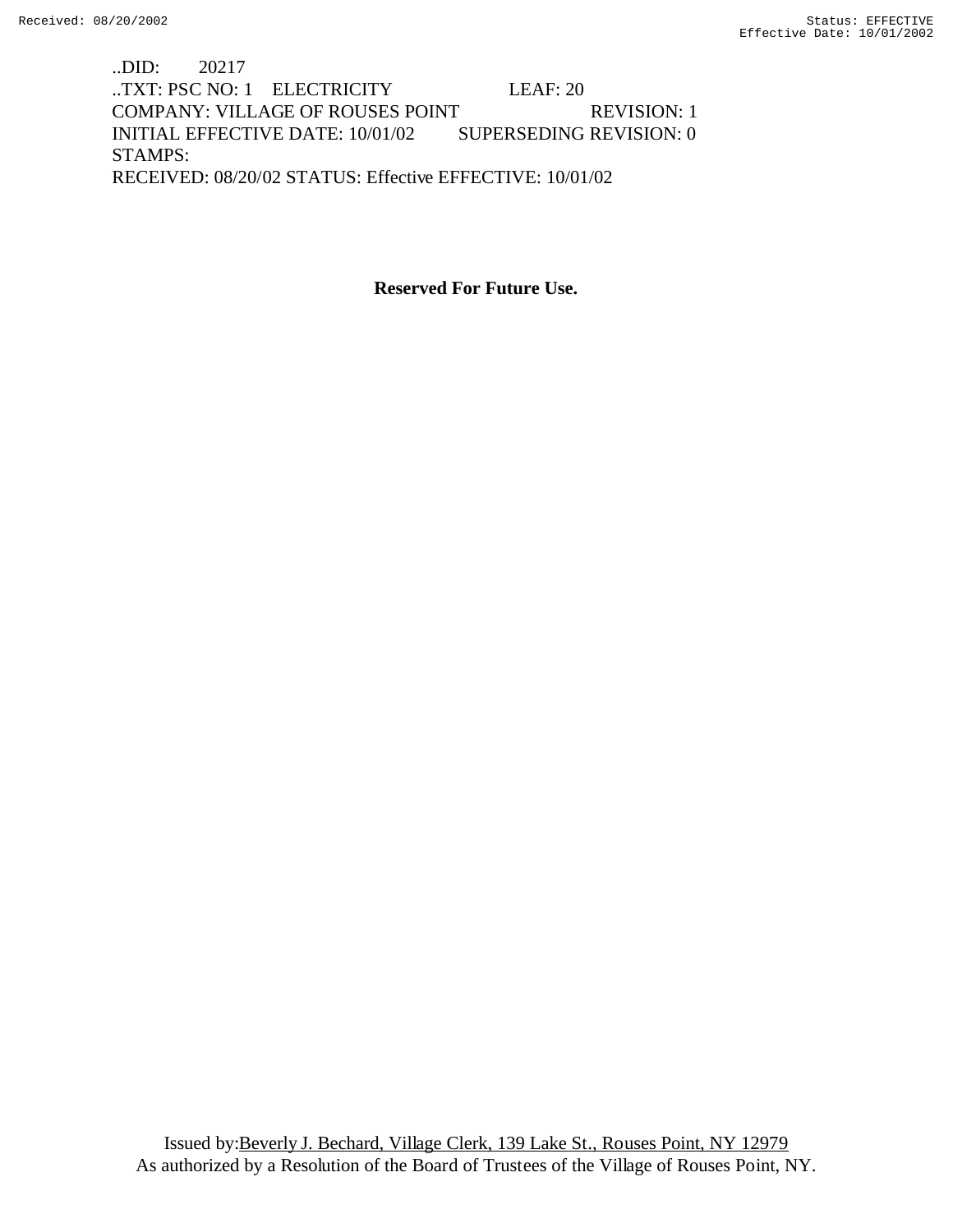..DID: 20218 ..TXT: PSC NO: 1 ELECTRICITY LEAF: 21 COMPANY: VILLAGE OF ROUSES POINT REVISION: 1 INITIAL EFFECTIVE DATE: 10/01/02 SUPERSEDING REVISION: 0 STAMPS: RECEIVED: 08/20/02 STATUS: Effective EFFECTIVE: 10/01/02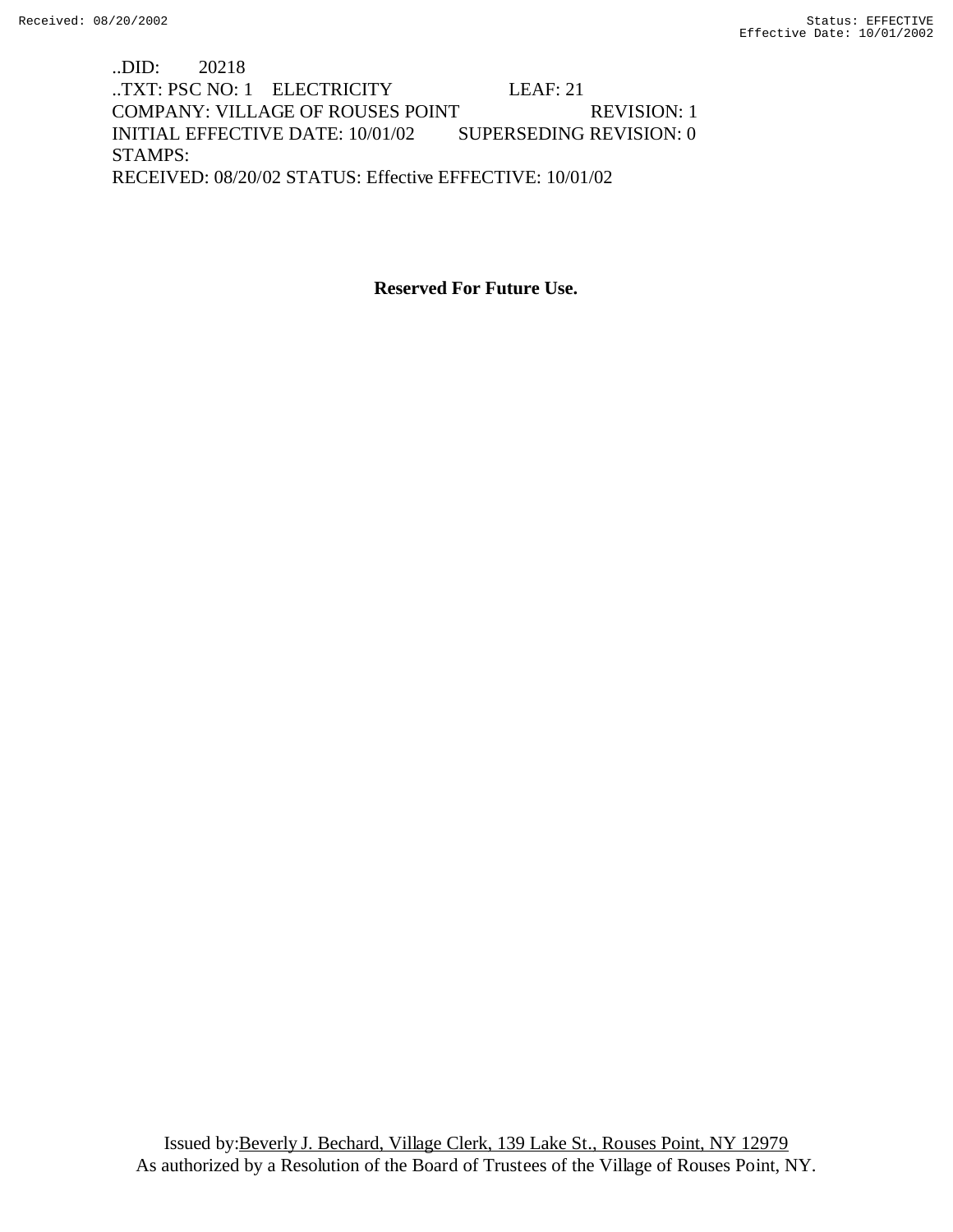..DID: 20219 ..TXT: PSC NO: 1 ELECTRICITY LEAF: 22 COMPANY: VILLAGE OF ROUSES POINT REVISION: 1 INITIAL EFFECTIVE DATE: 10/01/02 SUPERSEDING REVISION: 0 STAMPS: RECEIVED: 08/20/02 STATUS: Effective EFFECTIVE: 10/01/02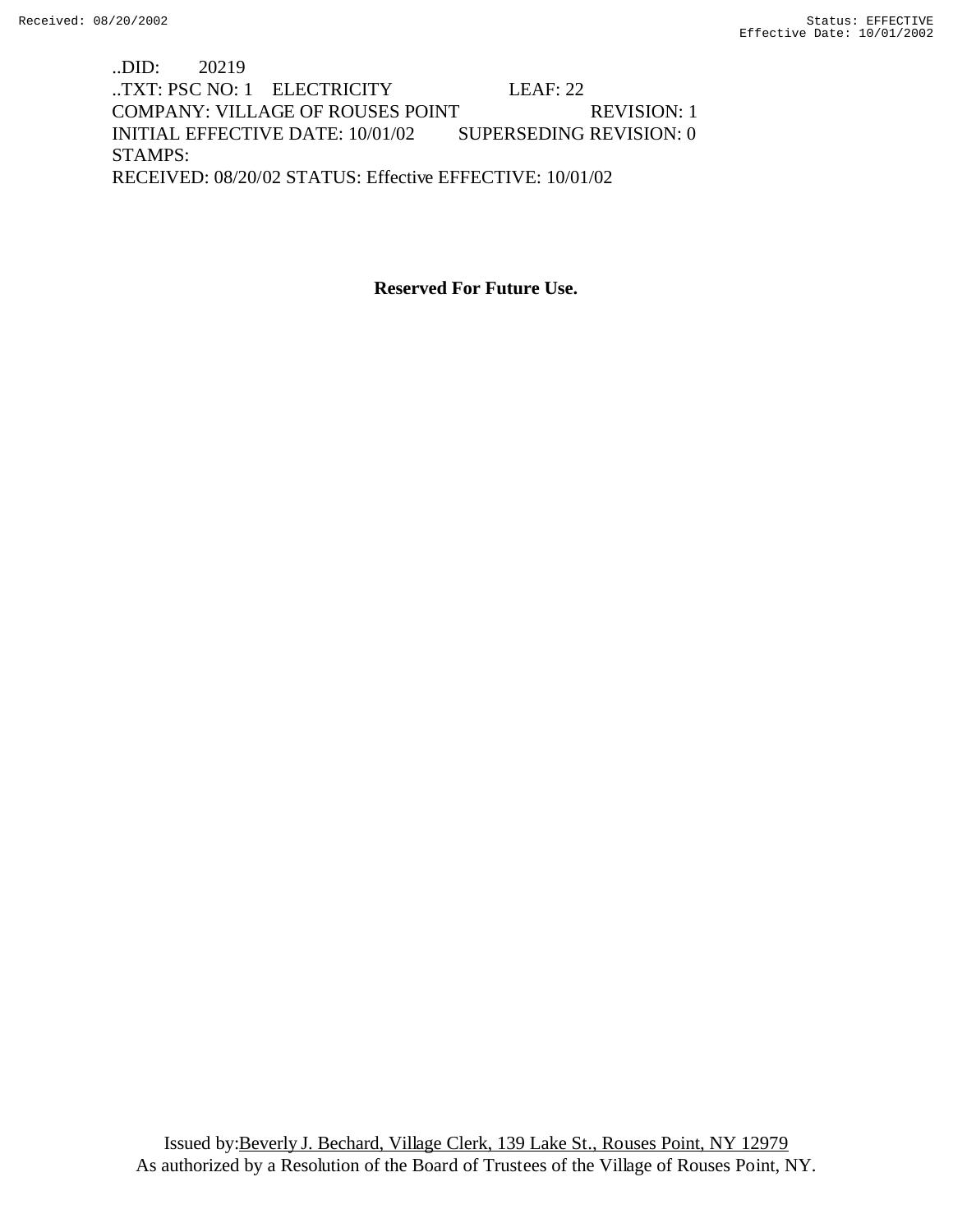..DID: 20220 ..TXT: PSC NO: 1 ELECTRICITY LEAF: 23 COMPANY: VILLAGE OF ROUSES POINT REVISION: 1 INITIAL EFFECTIVE DATE: 10/01/02 SUPERSEDING REVISION: 0 STAMPS: RECEIVED: 08/20/02 STATUS: Effective EFFECTIVE: 10/01/02